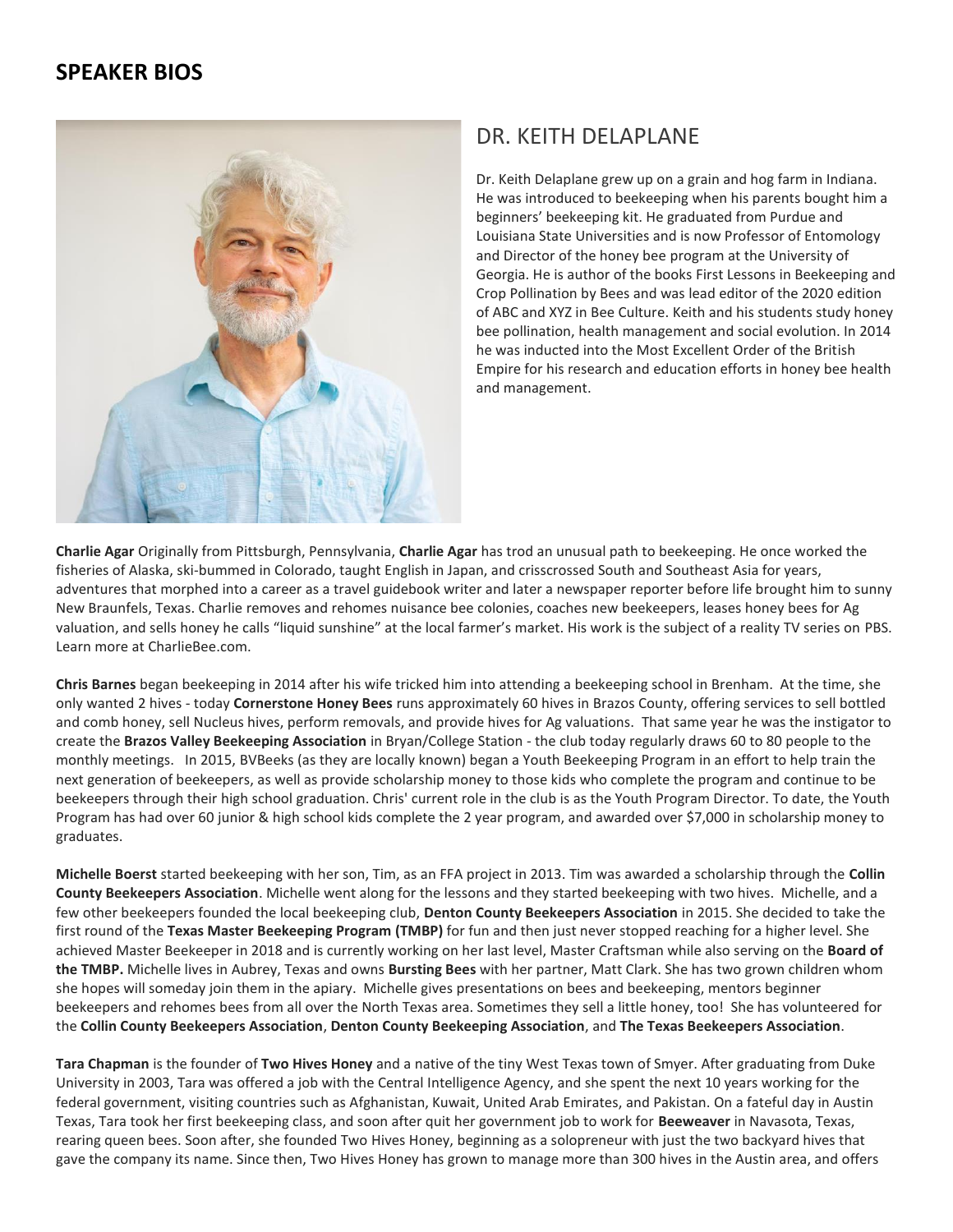beekeeping education, a sustainable and socially conscious business vision, and, of course, the best damn honey Texas bees can make.

**Cameron Crane** started beekeeping in 2011. He is Secretary and a founding member of **Liberty County Beekeepers**. Cameron served 5 years as a Director and Board Member of **Texas Beekeepers Association**. Honey and hive products are sold under **Crane Meadows**. Cameron and Ron Bentley ventured into mead making with **Mystik Oak Mead** in 2015, they are organizers and are proud sponsors of the **Gulf Coast Mead Festival**.

**Les Crowder** is a 55+ year veteran of the beekeeping world, and a widely recognized expert in natural beekeeping. Throughout his career as a beekeeper, he has always looked for ways to eliminate toxic inputs in the hive, starting with antibiotics and now miticides. He has been keeping bees in Langstroth and Top-Bar Hives his entire life, both as a hobby and as a business. Earlier in his career, he worked for a business with 4,000 hives in New Mexico, and was the President of the **New Mexico Beekeepers Association** multiple times. He was also a **honeybee inspector** there for 5 years. A true honey bee expert and whisperer, he has been teaching highly popular natural beekeeping classes domestically and abroad for over 35 years (both in English and Spanish), and has written the world-renowned book "**Top-Bar Beekeeping: Organic Practices for Honeybee Health**", which has sold and continues to be sold all over the world. Les has a degree in biology from the University of New Mexico.

**James & Chari Elam** Long time beekeepers and owners of **Blue Ribbon Honey Company** – they have held multiple board positions in both their local club and the **Texas Beekeepers Association** and are credited with developing a Mentor Program curriculum that has been emulated across Texas. Both James and Chari are exclusively **Texas Bee Supply** Instructors and Chari is Editor of **the Texas Bee Supply Monthly magazine**. They travel the state sharing their knowledge of beekeeping to bee clubs, seminars, conventions, and community events all while making it fun and educational!

**Brittany Fetterman** Brittany's mission is to help bees survive and thrive. She is dedicated to helping them coexist with society so they can continue their critical role as pollinators. She is focused on protecting and propagating bee lineages that can thrive amid the myriad of diseases, toxins, and pests that have become prevalent in recent decades.

As the owner of **Austin BeeLove**, her services include live bee rescues, removals, and swarm captures, agricultural exemptions, beginner beekeeper mentorships, professional consulting, hive management, educational presentations and locally raised, treatment-free queens. Brittany is on the board of the **Texas Honey Bee Education Association** and is the president of the **Austin Area Beekeepers.**

## **Stan Gore**, Brenham Texas, Native Texan, Vietnam Vet

Stan's Grandad was a beekeeper with hives in Montana. Stan currently works over 100 hives in 4 different counties. He is the owner of **Texas Honey Bee Rescue** where he helps folks with their bee issues by rescuing bees and swarms while mentoring and training new beekeepers. Stan is on the Executive Board of **Central Texas Beekeepers** and **Hives For Heros**. He is also the Owner/Admin and Chief Goober of **Texas Friendly Beekeepers** with over 7,000 members. It's a safe friendly Facebook group to hang out and talk bees. Our goals are too educate, equip and encourage new and old beekeepers. Beekeeping for Stan, is his calling, and passion, not a hobby. Stan is a Disciple of Christ disguised as a Beekeeper.

**Veronica Hawk** has been a volunteer with the Boerne chapter of the **Native Plant Society of Texas** (NPSOT) since 2008. She helps to teach the **NPSOT Native Landscape Certification** program and helps the Pollinator Garden Assistance and Recognition Program. Since 2017, Veronica has maintained certification by the **Texas Master naturalist program**, Hill Country chapter. Prior to moving to Texas, she volunteered for the **Georgia Native Plant Society** as a plant rescue coordinator, 2000-2008, volunteered at the **Georgia Perimeter College Native Plant Garden** and graduated from the **Georgia Master Naturalist** program in 2006. Veronica is a gardener in Bulverde, Texas, where she's kept bees since 2018.

**Dennis Herbert** is a native central Texan. He attended Texas A&M and Stephen F. Austin where he graduated with a BS in Wildlife Biology. He was employed at Fort Hood for 33 years as **Chief of the Natural Resources Management Branch**. As a result of his accomplishments at Fort Hood, he received the **Lifetime Achievement Award** (2004) and inducted into the Hall of Fame (2020) of the National Military Fish and Wildlife Association, for his work in wildlife management for the Department of Defense. Also, he was the first civilian to be inducted into the **Fort Hood Garrison Hall of Fame** (2005) for his leadership in natural resource management. Dennis drafted the original legislation for the current bee law which assists small land owners to receive their agricultural valuation if they wish to raise bees on their property. He helped shepherd the bill through the legislature in 2011, it became law on January 1, 2012. He has been a beekeeper in Bell County for 15 years.

**Cade Houston** is originally from the Flatwoods of South Georgia, but now this Baxley, Ga. native lives in College Station, Texas where he aids beekeepers in colony health monitoring and surveillance. Cade received his **B.S. in Agriculture from Abraham Baldwin Agricultural College** in 2020. While at ABAC, he founded the **Abraham Baldwin Beekeeper's Association** to teach other college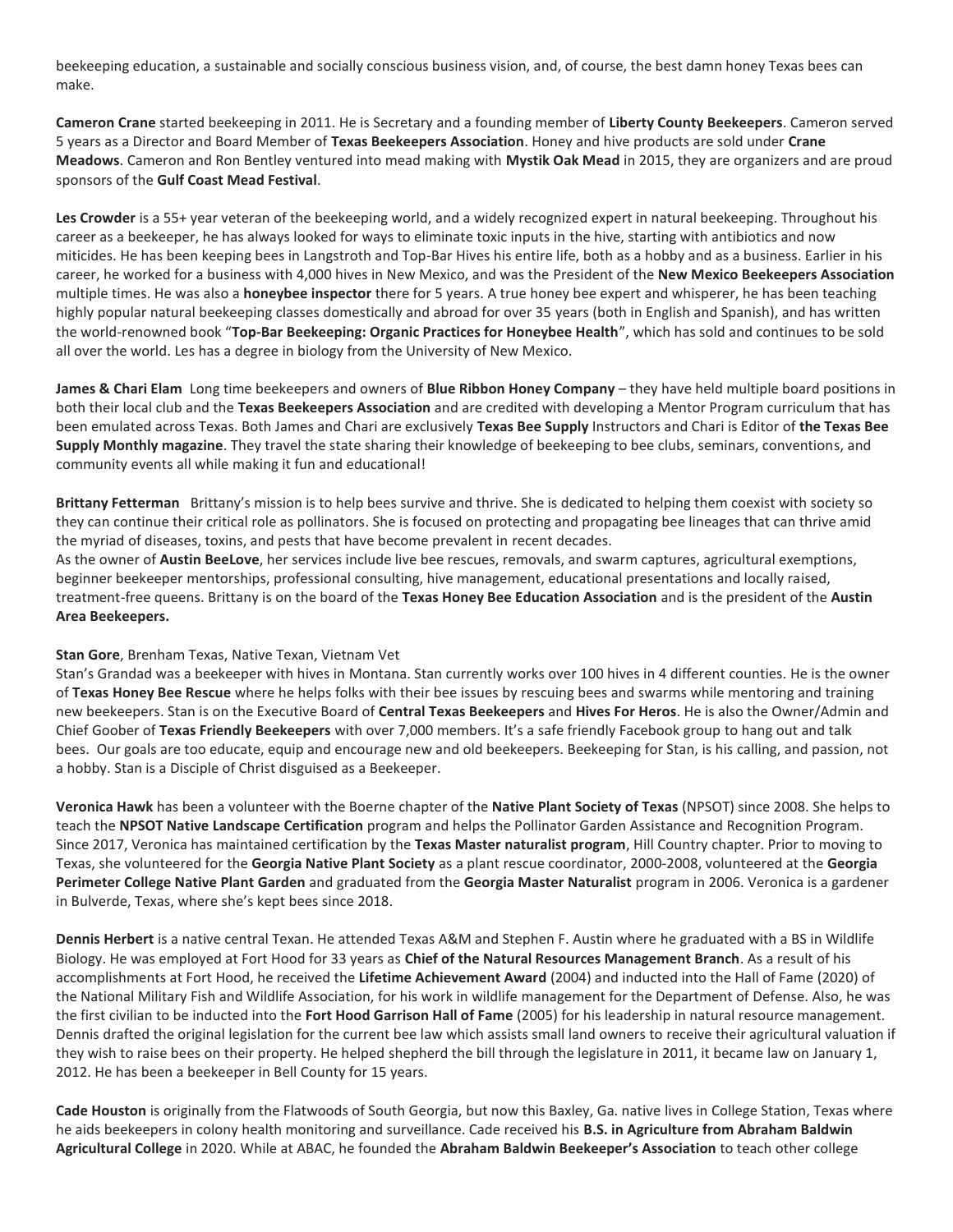students, faculty, and the community about the importance of bees and beekeeping in the state and nationwide. He began keeping honeybees at the age of 14 and has been "addicted" ever since. Before coming to the **Bee Informed Partnership**, Cade worked for two commercial operations in Georgia: **Gardner Apiaries** and **Georgia Bee Supply**. He also worked **for University of Georgia Tifton** Campus Entomology Department assisting in bioassays and management of Diamondback Moth and Silverleaf Whitefly colonies. He looks forward to expanding his expertise in honey bee genetics, queen trials, and helping to produce a more resistant honey bee."

**Lynne Jones** is a small-scale beekeeper in Sealy and owner of **Brazos River Honey**. She serves as the Secretary-Treasurer of the **Fort Bend Beekeepers Association** and is a member of the **Harris County** and **Central Texas Beekeepers Associations**. She is an original member of the **Real Texas Honey** program and is currently at the Advanced level of the Texas Master Beekeeper program.

**Andy Knight** has been an IT Technologist and change advocate within the oil and gas industry for the past 27 years. Andy is also a beekeeper with 18 hives over 3 apiaries. What started as keeping bees for agriculture valuation has evolved over the past 8 years into a passion for keeping bees and helping others keep bees. He is the **Owner of Knight's Family Honey Farm** and **Magnolia Bee & Supply**. Currently Andy serve as leader for 3 Texas clubs: **Montgomery County Beekeepers**, **San Jacinto County Beekeepers**, and the **Magnolia SWARM Beekeepers**.

**Charlie McMaster**, an **Army veteran** of more than 30 years, serving in Communications, Information Technology/Security and Program Management. His final military assignment was as the Director of the Central Technical Support Facility, Fort Hood. A Beekeeper for the past 6+ years in Copperas Cove, Texas. He now devotes his time to and serves as a member of the Board of Directors for the **Texas Beekeepers Association** and the Director for Connections of **Hives For Heroes**, a Veterans Service Organization. Charlie is a graduate of the University of Vermont, where he earned a Bachelor of Arts, Shippensburg University, Master of Public Administration and the Army War College, Master of Strategic Studies.

**Chris Moore** Chris started Moore Honey in 1999. He is passionate about the honey industry and fighting the fraud that exists among it. Chris has led Moore Honey for 22 years, as the Owner of **Moore Honey Farm**. Chris is a Texas beekeepers who produces **Real Texas Honey,** and even began that program while serving on the **Texas Beekeepers Association**. The Moore family maintain about 2500 of their own colonies located in over 40 locations from Houston to Beaumont, TX. In a market saturated with dishonest, fraudulent honey, Chis has made it his goal and passion to provide an honest, local product.

**Joe Morris** is a native Austinite, and a graduate of The University of Texas at Austin. Following a brief career in the oil and gas industry, he set his goal to become a lobbyist and began a career in state government. Employed 20 years in the **Texas Senate**, he served as committee director of the **Senate Committee on Natural Resources** and as chief of staff for State Senator Jeff Wentworth. Following his retirement from state service in 2010, he signed his first lobby client and has added a few since. Joe represents clients in the water, agriculture, and economic development industries. Joe is married, has two fur children, and enjoys hunting, fishing, and working on his hay farm in Oatmeal, Texas. He is also a huge fan of comb honey.

**Megan Mahoney** has been fascinated by honey bees ever since being fortuitously introduced to beekeeping through Dr. Marla Spivak's lab in 2003. Her enthusiasm for bees, beekeepers, and bee breeding has grown over time, and has inspired her to build up a repertoire of beekeeping experiences and skills across the U.S. She has invested more than a decade of work inside the commercial bee industry, with past experience working for queen producers in Northern California, leading a tech- transfer team for the **Bee Informed Partnership in Texas,** and working as a technician for the varroa sensitive hygiene (VSH) breeding program on Hawaii, Big Island. In 2019, she and her partner (Ross Klett), founded "**MAHONEY BEES & QUEENS**," a company specializing in instrumental insemination, breeder queens, and cell production. They currently manage a migratory, Carniolan- based breeding population in addition to helping maintain about 2,000 colonies. They travel (with the bees) between South East Texas and Central North Dakota.

**Jeff Murray** is co-owner and mead maker at WildFlyer Mead Company. Jeff started homebrewing in 2011. After first starting to keep bees in 2014, he made the transition from making beer to making mead. WildFlyer opened in 2019 and their full size tasting room and production facility opened February 2020, located on the BeeWeaver Honey Farm in Navasota. The goal for starting WildFlyer was to make the farm a unique destination for guests to experience honey bees, taste honey, and mead.

**Cyrus Nasr** and **Sandi Murray** own and operate **Hive Bee Farm**, a local producer of Honeycomb and Honey in the Houston area. They specialize in treatment free colonies in partnership with organic farms to create high quality honey products for our communities and local restaurants. Hive Bee Farm started in 2016 with 2 hives in the Garden Oaks backyard and has expanded to 150 colonies over ten locations. Passionate about the health of our communities and honey bees, we provide Apitherapy coaching and Beekeeping Workshops to those looking to deepen their experience in apiculture. They also sell honey directly to restaurants, at the Farmers markets, and offer agricultural property tax services.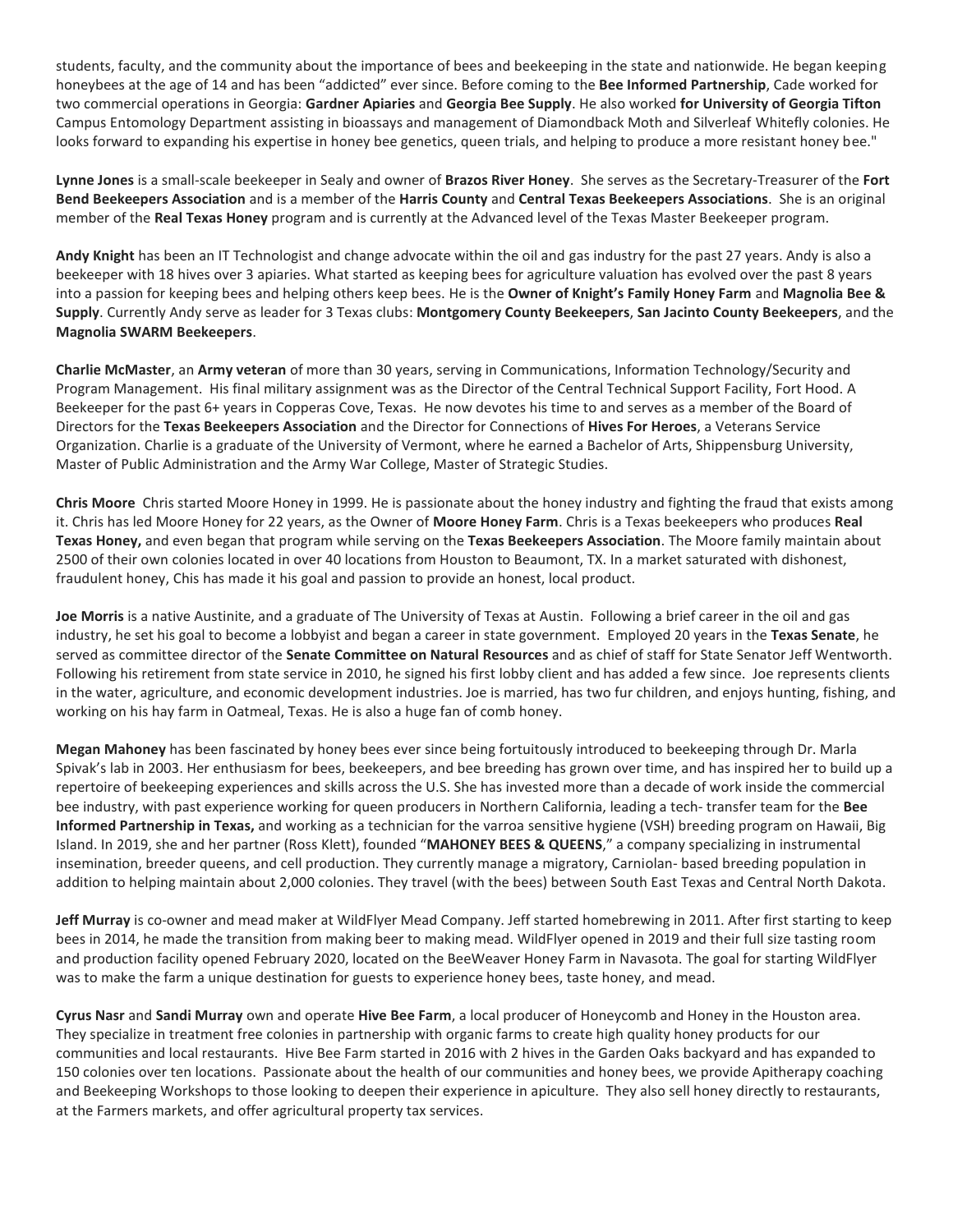**Ron Randig** is the owner of **Randig Insurance Agency**, which is an independent agency specializing in auto, home, commercial, and crop insurance. The agency was established in January 2002. This past April, Ron attended the Central Beekeeper Conference and found a passion for beekeeping. In fact, he has four successful hives. He will be discussing the importance of insuring hives during droughts. This particular insurance has been backed by the USDA since 2008. Without rain, beekeepers suffer significant economic loss. Ron can take the sting out of these costs!

**Ashley Ralph** owns **Prime Bees Apiary** in College Station along with her husband Justin. They manage a growing bee business focused on honey production, pollination, bee removals and bee sales. Ashley has a passion for educating the public and beekeepers about bees and is an active participant in the **Texas Master Beekeeping Program**. She is the current President of the **Texas Beekeepers Association** and an active member in her home club, the **Brazos Valley Beekeepers**, where she helps teach the 2nd year youth program.

**Taylor Reams** is a PhD candidate at the Rangel Honey Bee Lab at Texas A&M. Taylor's family has worked with honey bees for many years and she is a fourth generation beekeeper. Taylor earned her Master's in biology at the University of North Carolina Greensboro where she studied the Varroa mite and how it behaves within the hive. She is continuing similar work at A&M.

**Justin Russell** owns **Prime Bees Apiary** in College Station where he raises bees for pollination, honey production and nucleus sales. He is in the **Texas Master Beekeeping Program** and is continually learning better beekeeping practices. As the apiary grows, Justin stays focused on sustainable beekeeping practices that will ensure healthy, thriving colonies.

**Dr. Tonya F. Shepherd** received her B.S. from the University of Evansville (2009) in biochemistry and received her Ph.D. in Medical Science from Texas A&M University (2016), College of Medicine, Microbial Pathogenesis and Immunology department. In 2017, she joined Dr. Juliana Rangel's Honey Bee Lab in the Department of Entomology, Texas A&M University, as a Senior Research Associate. Her duties include managing the molecular lab, providing training, and helping students on their research projects. Tonya is also an Assistant Lecturer in the Department of Entomology where she teaches Honey Bee Biology (Ento 320) online and in person. Additionally, Tonya is a part-time lecturer at Blinn College where she teaches Biology and Microbiology.

**Blake Shook** started his beekeeping journey 20 years ago at 12 years old as a small scale hobby beekeeper. Over the past 2 decades, the business has grown significantly with the help of an incredible team. It is now a migratory commercial beekeeping operation with 10,000 hives, a bulk bee supply company, **Desert Creek Bulk Bees**, a honey packing company **Desert Creek Honey**, a chain of hobby beekeeping stores, **Texas Bee Supply** and a commercial bee supply store **Commercial Bee Supply**. Blake married his high school sweetheart in 2011, and has two beautiful daughters. He also serves on the National Honey Board and on the board of the American Beekeeping Federation.

**Monica Siwiak** is currently busy completing her **Welsh Honey Judge** certification. She helped judge the **Texas Beekeepers Association's Honey Show** this past November, and this January 2022 she won 4 national titles at the **American Honey Show**. National titles include 1st place in Light Amber Honey, 1st in Creamed Honey, 1st in Gift basket, and 1st in Ross Round comb. Monica is also on the **TBA Board**.

**Dodie Stillman** In 2011 Dodie started attending the **Austin Area Beekeepers Association (AABA)** and the **Williamson County Area Beekeepers Association** meetings. Still searching for more information she jumped into the inaugural class of the **Texas Master Beekeepers Program (TMBP)** and became one of the first Master Beekeepers in Texas and now serves on the **TMBP Board**. She is a former Director and currently the Vice President of the **Texas Beekeepers Association (TBA)** and the past president of AABA. Dodie's volunteer efforts are numerous, from helping at TBA and AABA Seminars to the last couple of years working on the TBA Honey Shows. In 2017, she served as the **TBA Honey Show Secretary**. She can be found most weekends teaching a beekeeping class or playing with her bees.

**John (Skip) Talbert** retired from the US Army in 2014 and has specialized in Project Management and Administration in Pharmacy before becoming Operations Manager at **Sabine Creek Honey Farm**. He is a graduate of Northwestern State University in Louisiana with an AD and BS in Business Administration. Skip is married to Amber, with 4 children and 1 grandchild. He currently is serving his 2nd term as **Collin County Hobby Beekeepers Association President**, serves on the CCHBA Youth Scholarship Committee, served as Co-Vice President of CCHBA, served as a board member for **Real Texas Honey**, and serves as a Director (1st year) for the **Texas Honey Bee Education Association**. Skip assists his father, John J. Talbert, with the **State Fair of Texas Honey Booth** for the Texas Beekeepers Association.

**Art Thomas** started keeping bees with his father and grandfather when he was 7 years old, and except for a short stint working construction, has been keeping bees for 65 years. Art semi-retired to Rockdale, Texas to be closer to his children and grandchildren and realized he missed having bees to worry about. Art Sr has 400 nucs or 800 nuc sides and 60 colonies and an excess of honey so